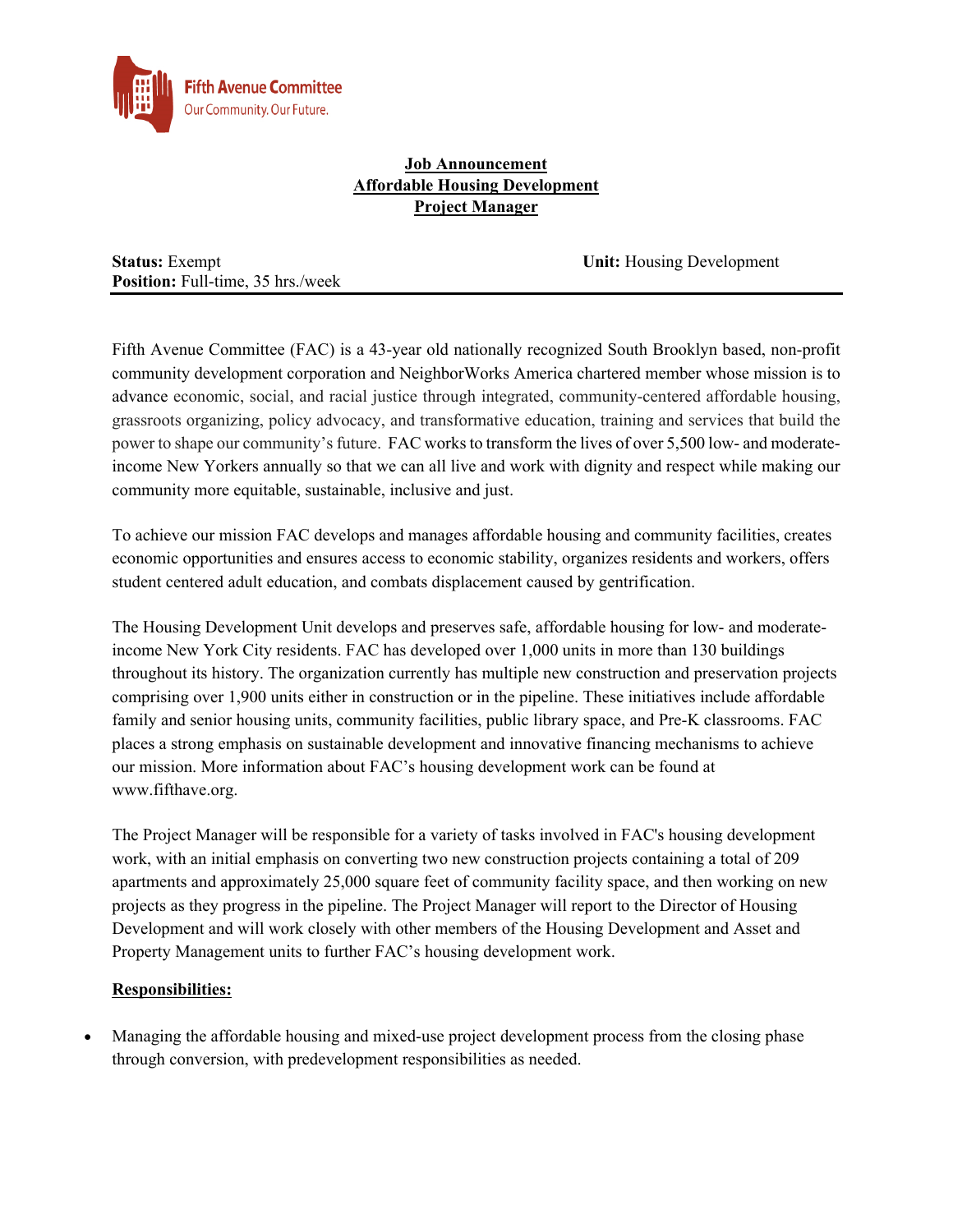

- Leading FAC's interactions with the project development team, including architects, attorneys, engineers, appraisers, environmental consultants, green/energy efficiency consultants, general contractors, special inspectors, expeditors, geotechnical testers and engineers, and other external project team members.
- Ensuring extensive resiliency and green building features and assisting with value engineering.
- Working closely with lenders, private investors, and government agencies to ensure efficient construction and permanent closings, including participating in financing partner selections; assisting with loan document, limited partnership agreement, and regulatory agreement negotiations; and preparing and submitting required due diligence materials.
- Maintaining and updating project proformas and development budgets, including sources and uses for each draw and overall project budget management.
- Managing the construction loan requisition process, including working closely with lender and investor representatives, accurately tracking the budget, and ensuring timely payments to the general contractor, other development team members, consultants, and vendors.
- Building and maintaining strong and professional working relationships with State and City housing agencies, lenders, low-income housing tax credit (LIHTC) syndicators and investors, affordable housing associations, and other industry stakeholders.
- Attending regular construction site meetings and ensuring active communication between architect, engineers, the general contractor, and financing providers, as required.
- Overseeing the change order process for projects, including working closely with the owner's representative to negotiate change order amounts.
- Identifying community facility/commercial tenants and negotiating leases.
- Ensuring a timely commencement of residential lease-up.
- Coordinating project close-out, including cost certification and 8609s for LIHTC projects.
- Overseeing the conversion to permanent period process, including preparing required due diligence documents and keeping lenders, government agencies, and project development team members on schedule to convert the project as planned.
- Ensuring a smooth project transition from the housing development unit to the asset and property management unit.
- Reporting to funders and lenders, community stakeholders, colleagues, tenants, and other partners.
- Helping to initiate and further the advancement of FAC's housing development projects.
- Other duties as assigned.

#### **Qualifications:**

- Bachelor's degree required; relevant master's degree preferred.
- 2-3 years of experience in construction or housing development, with direct responsibility for managing real estate projects.
- Knowledge of affordable housing finance and development required.
- Excellent written and oral communication, interpersonal, deal modeling and computer skills.
- Highly organized, detail oriented, and self-motivated approach to work.
- Ability to learn quickly and utilize creative problem-solving skills.